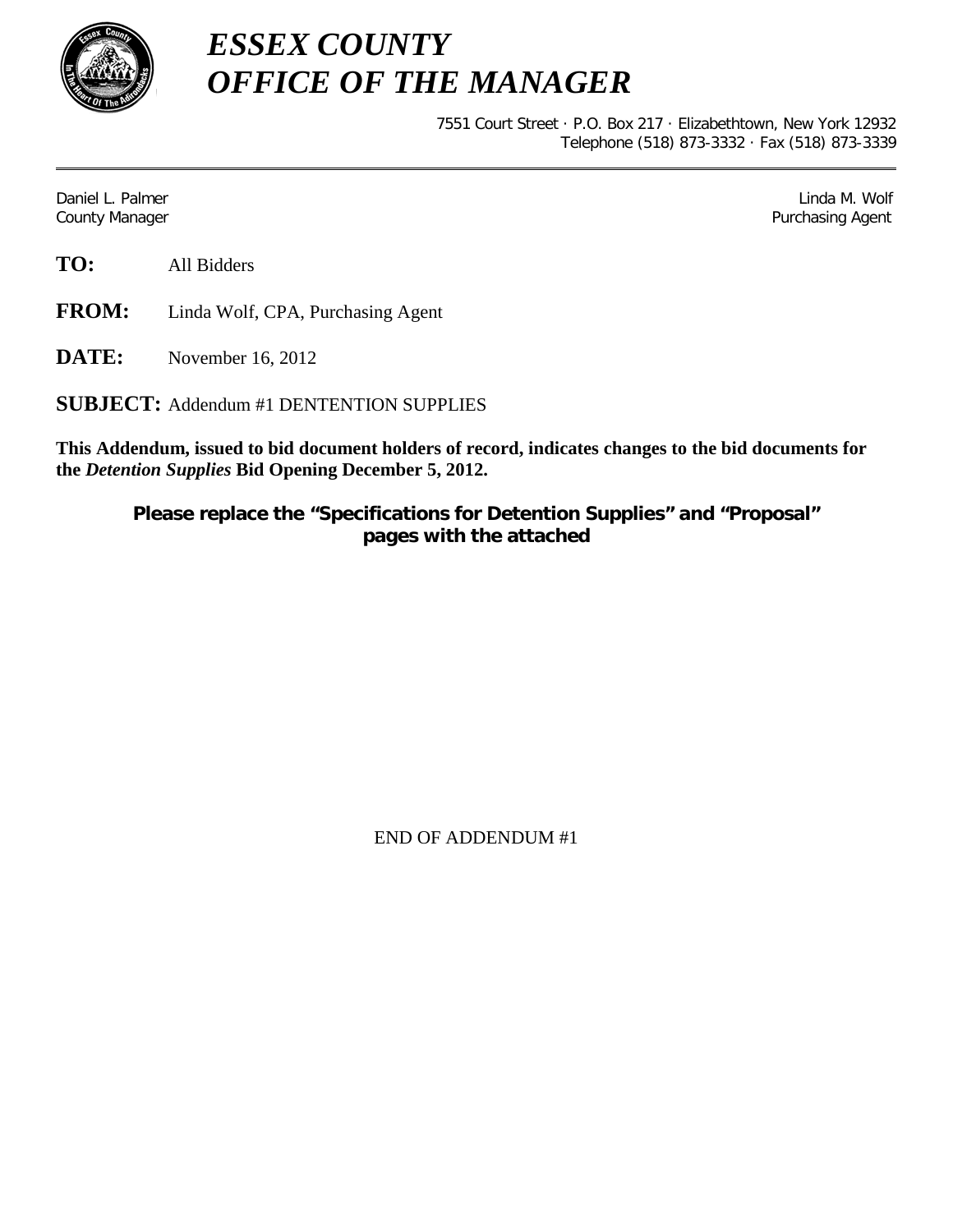# **Specifications for Detention Supplies**

See attached list of Detention Supplies for the Essex County Jail - to be ordered on an as needed basis. Award will be determined by Lots (Lot 1, Lot 2 & Lot 3). Prices are to include delivery to: Essex County Jail, 702 Stowersville Road, Lewis, NY 12950. Prices are to be effective from: January 1, 2013 – December 31, 2013 Award will be for one year.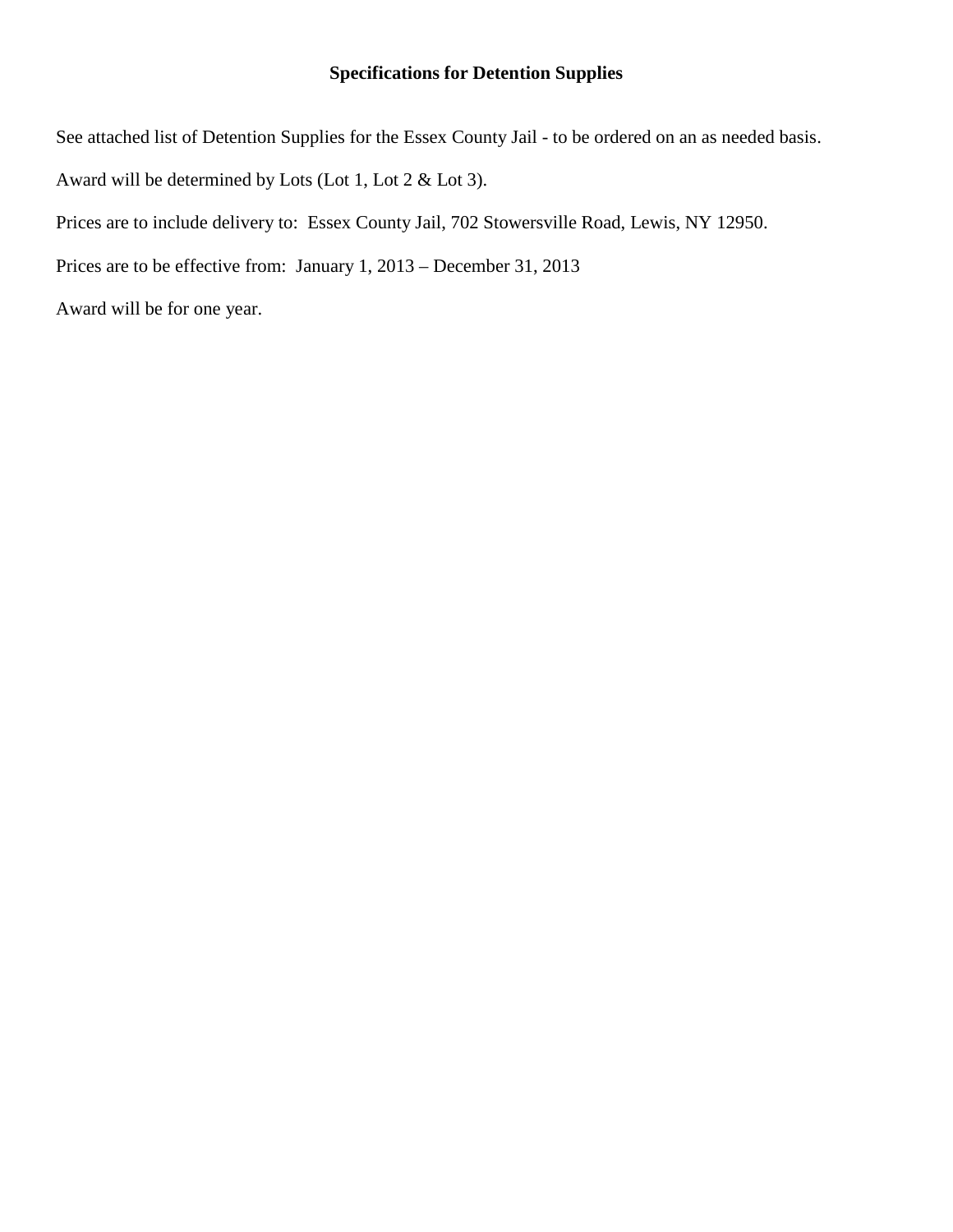| <b>DESCRIPTION</b>                                                                                                  | Item $#$ | Qauntity<br>Per Case | <b>Price Per</b><br>Case | <b>Est. Annual</b><br><b>Usage</b> |
|---------------------------------------------------------------------------------------------------------------------|----------|----------------------|--------------------------|------------------------------------|
| WINTER COAT (for outside use) - ORANGE - Sizes:<br><b>SMALL - 2X LARGE</b>                                          |          |                      |                          | 30                                 |
| JERZEE BRAND SWEAT SHIRT (silk screen on back<br>[ECCF]) - GRAY - Sizes: SMALL - 10X LARGE                          |          |                      |                          | 65                                 |
| ELASTIC DRAWSTRING WAISTBAND GYM SHORTS -<br><b>BLUE - Sizes: SMALL - 3X LARGE</b>                                  |          |                      |                          | 20                                 |
| SHORT SLEEVE SHIRT (silk screen on back [ECCF]) -<br>BLUE & WHITE - Sizes: SMALL - 10X                              |          |                      |                          | 15                                 |
| V NECK SHIRT (silk screen on back [ECCF]) - BLACK &<br>WHITE - Sizes: SMALL - 10X                                   |          |                      |                          | 80                                 |
| SINGLE POCKET SHIRT (silk screen on back [ECCF]) -<br><b>GREEN &amp; WHITE - Sizes: SMALL - 10X</b>                 |          |                      |                          | 15                                 |
| ELASTIC WAISTBAND PANTS (silk screen down right<br>leg [ECCF]) - RED & WHITE - Sizes: SMALL - 10X                   |          |                      |                          | 15                                 |
| ELASTIC WAISTBAND PANTS (silk screen down right<br>leg [ECCF]) - NO POCKET - YELLOW & WHITE - Sizes:<br>SMALL - 10X |          |                      |                          | 5                                  |
| ELASTIC WAISTBAND MENS BOXER - BROWN -<br>Sizes: SMALL - 10X                                                        |          |                      |                          | 160                                |
| IELASTIC WAISTBAND LADIES PANTIES - WHITE -<br>Sizes: 5 - 16                                                        |          |                      |                          | 50                                 |
| ELASTIC SPORTS BRA - WHITE - Sizes: 32 - 50                                                                         |          |                      |                          | 30                                 |
| TUBE TYPE SOCKS - ORANGE - Sizes 6 - 12 (shoe<br>size)                                                              |          |                      |                          | 800                                |
| KNIT HATS (for outside use) - ORANGE - Size:<br>STANDARD                                                            |          |                      |                          | 100                                |
| IMESH/DRAWSTRING LAUNDRY BAG - WHITE - Size:<br>16" x 21"                                                           |          |                      |                          | 100                                |
| IMENS & WOMENS CROC WITH BACKSTRAP - BLACK<br>- Sizes: 4 - 15                                                       |          |                      |                          | 20 cases<br>(12/cs)                |
| MENS & WOMENS SNEAKER WITH VELCRO (for<br>inmate worker) - BLACK - Sizes: 7 - 15                                    |          |                      |                          | 2 cases                            |
| LOT <sub>1</sub>                                                                                                    |          | <b>TOTAL</b>         |                          |                                    |
| FULL SHEETS - BLUE - 86" x 62"                                                                                      |          |                      |                          | 150                                |
| POLYESTER (non wool) BLANKETS - BLUE - 70" x 90"                                                                    |          |                      |                          | 150                                |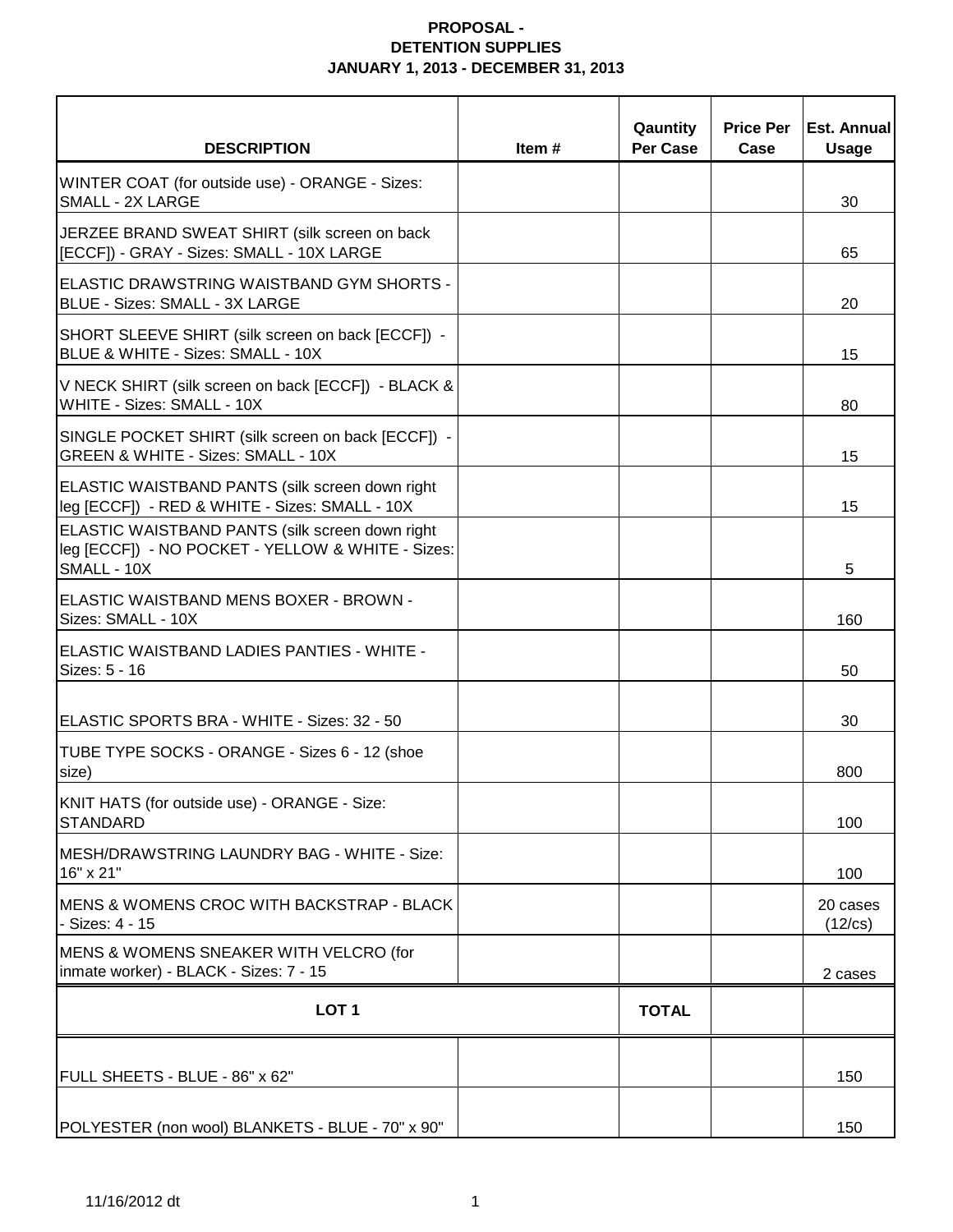| VINYL COVER PILLOWS - GREEN - 20" x 26"                                   |              | 8        |
|---------------------------------------------------------------------------|--------------|----------|
| VINYL COVER MATRESS - GREEN - 25" x 78"                                   |              | 8        |
| COTTON TOWELS - WHITE - 18" x 36"                                         |              | 300      |
| COTTON WASHCLOTHS - WHITE - 12" x 12"                                     |              | 300      |
| <b>JUNWRAPPED ANTIBACTERIAL SOAP - WHITE - .5 oz</b>                      |              | 15 cases |
| UNWRAPPED DOVE SOAP - WHITE - 1.5 oz                                      |              | 15 cases |
| <b>IUNWRAPPED DOVE SOAP - WHITE - 3 oz</b>                                |              | 15 cases |
| TWO PIECE SOAP BOX - CLEAR - 4" x 2 1/2"                                  |              | 50       |
| <b>IDISPOSABLE TWIN BLADE RAZOR - BLUE</b>                                |              | 2,100    |
| <b>GEL FLUORIDE MINT TOOTH PAST 1.5 oz TUBE</b>                           |              | 12 cases |
| PLATIC TOOTH BRUSH - WHITE - 5"                                           |              | 15 cases |
| COTTON SANITARY MAXI PADS - WHITE                                         |              | 11 cases |
| ICOTTON ULTRA WITH WINGS SANITARY MAXITHIN<br><b>PADS - WHITE</b>         |              | 11 cases |
| <b>PAPER/DISPOSABLE SANITARY NAPKIN BAG -</b><br>WHITE - 4" x 2 1/4" x 9" |              | 22 cases |
| ELASTIC - NO METAL - HAIR TIES - BLACK                                    |              | 2 cases  |
| LOT <sub>2</sub>                                                          | <b>TOTAL</b> |          |
| SINGLE HANDLE CUP - BROWN - 12 oz                                         |              | 2 cases  |
| PLASTIC SPORKS - ORANGE - 7"                                              |              | 1 case   |
| BLACK INK SAFETY PEN - CLEAR - 4"                                         |              | 3 cases  |
| CLEAR TOP SHOWER CURTAIN - GREEN - 36" x 77"                              |              | 24       |
| UNTIEABLE SECURITY BLANKET - BLACK - 56" x 78"                            |              |          |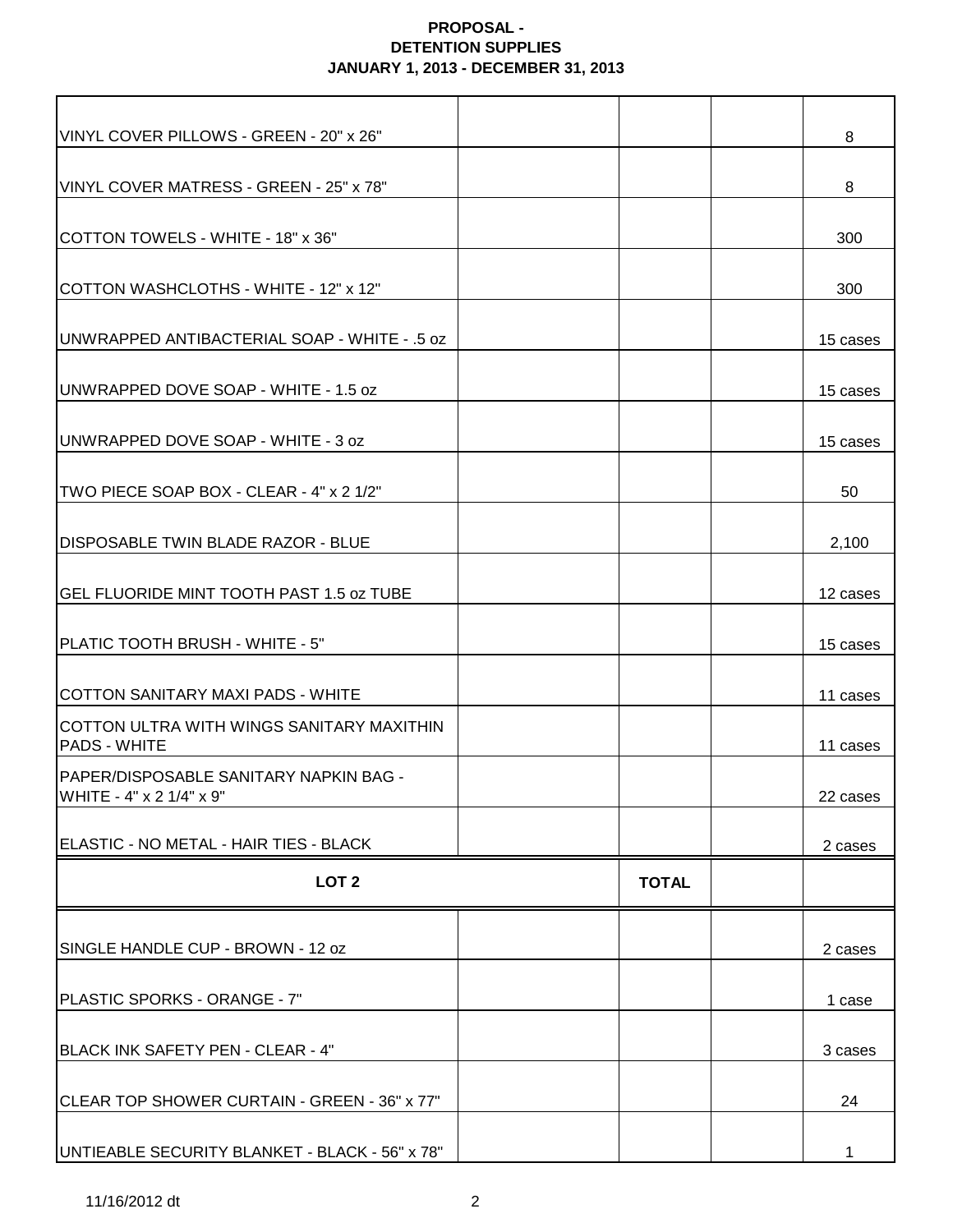| UNTIEABLE VELCRO FASTENING SECURITY SMOCK -<br>BLACK - Sizes: SMALL - X LARGE     |                    |              | 1       |
|-----------------------------------------------------------------------------------|--------------------|--------------|---------|
| UNTIEABLE VELCRO FASTENING SECURITY<br>JUMPSUITE - GREEN - Sizes: SMALL - X LARGE |                    |              | 1       |
| <b>PLASTIC COATED REGULAR CARDS - STANDARD</b>                                    |                    |              | 8 cases |
| PLASTIC COATED PINOCHLE CARDS - STANDARD                                          |                    |              | 8 cases |
| PLASTIC COATED UNO CARDS - STANDARD                                               |                    |              | 8 cases |
| <b>PLASTIC COATED ROOK CARDS - STANDARD</b>                                       |                    |              | 8 cases |
| PLASTIC COATED SKIP BO CARDS - STANDARD                                           |                    |              | 8 cases |
| <b>CHECKERS - STANDARD</b>                                                        |                    |              | 8 cases |
| <b>CHESS - STANDARD</b>                                                           |                    |              | 8 cases |
| <b>SCRABBLE - STANDARD</b>                                                        |                    |              | 8 cases |
| YAHTZEE - STANDARD                                                                |                    |              | 8 cases |
| <b>CLUE - STANDARD</b>                                                            |                    |              | 8 cases |
| <b>SORRY - STANDARD</b>                                                           |                    |              | 8 cases |
| MONOPOLY - STANDARD                                                               |                    |              | 8 cases |
| DOMINOES - STANDARD                                                               |                    |              | 8 cases |
| LOT <sub>3</sub>                                                                  |                    | <b>TOTAL</b> |         |
|                                                                                   | <b>GRAND TOTAL</b> |              |         |
|                                                                                   |                    |              |         |
| <b>MINIMUM ORDER</b>                                                              |                    |              |         |
|                                                                                   |                    |              |         |
| NAME:                                                                             |                    |              |         |
| ADDRESS:                                                                          |                    |              |         |